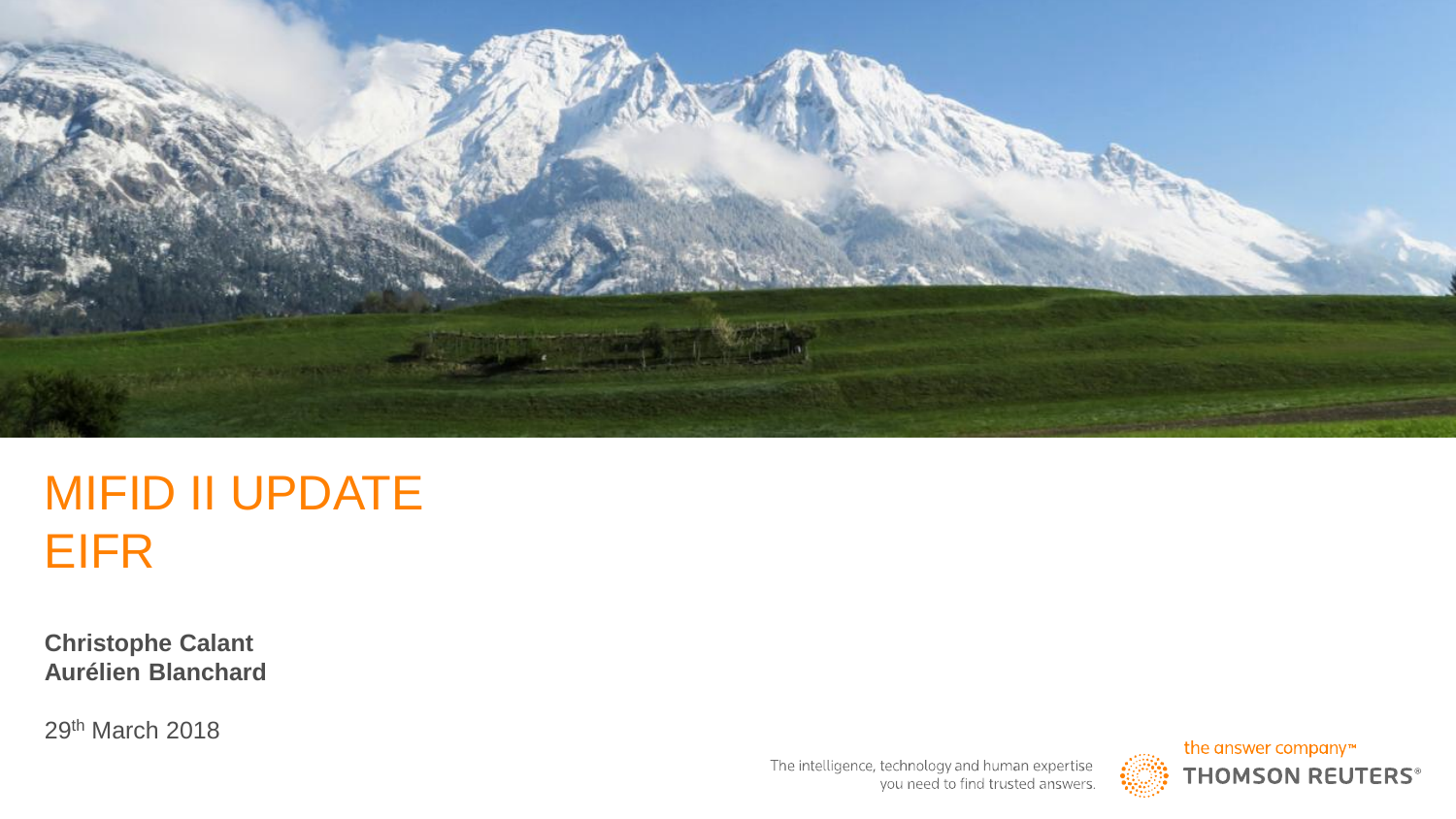## Agenda

**Current Status on MiFID II**

**Inventory as at 29/03**

**First clients feedbacks**

#### **Current Hot Topics**

- Pre and Post Trade Transparency:
- Transaction reporting : RTS22
- SI / European aggregation volume.
- Best Execution

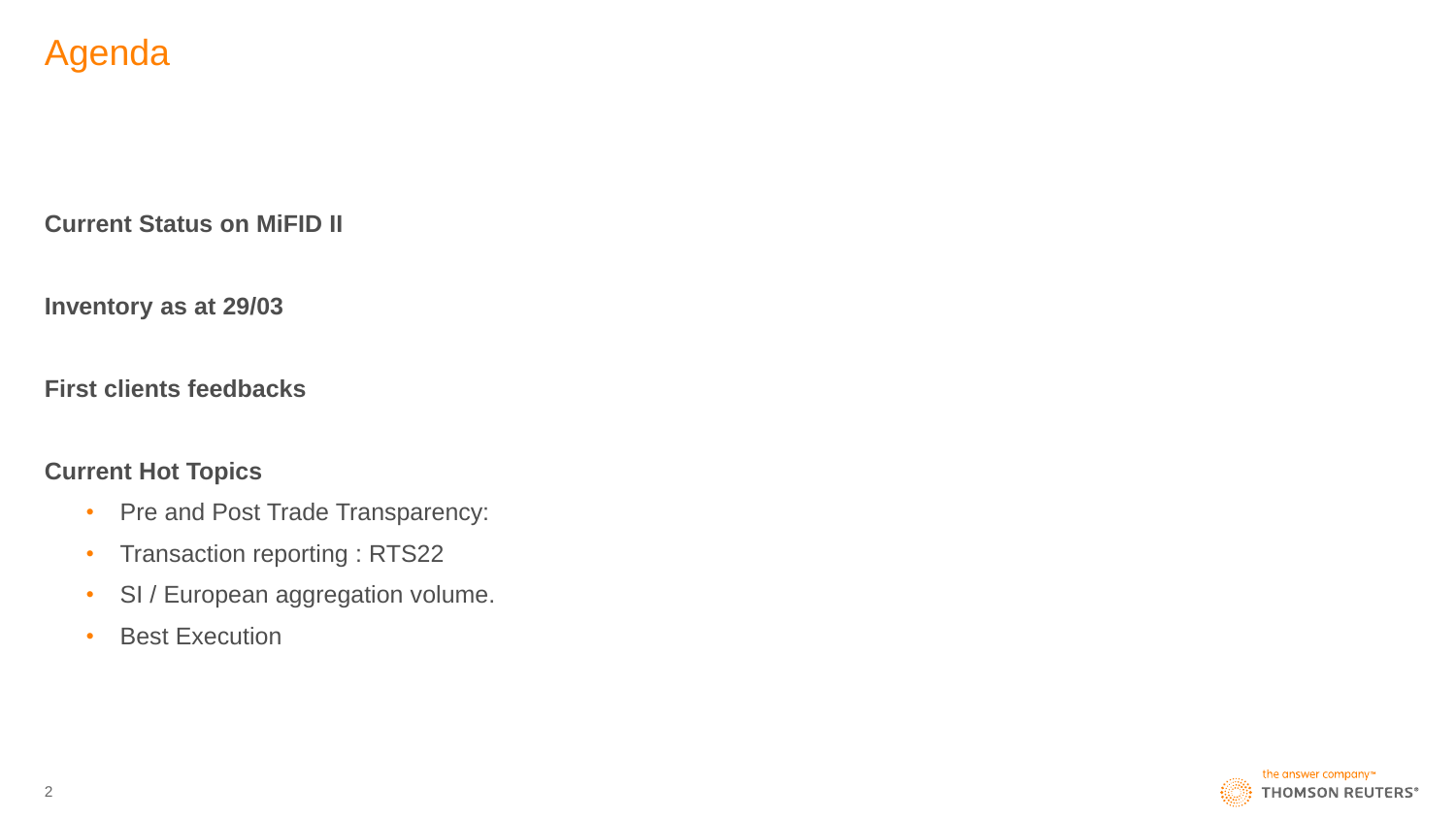# Current Status | MiFID II

#### PURPOSE -

Aims to achieve more efficient, resilient and transparent financial markets to strengthen investor protection, through shifting OTC trading to organised multilateral regulated trading platforms

#### MAJOR CHALLENGES

- **Market Structure**
- **Research Unbundling**
- **Transparency**
- **Best Execution**
- **Investor Protection**
- **Micro Structure**



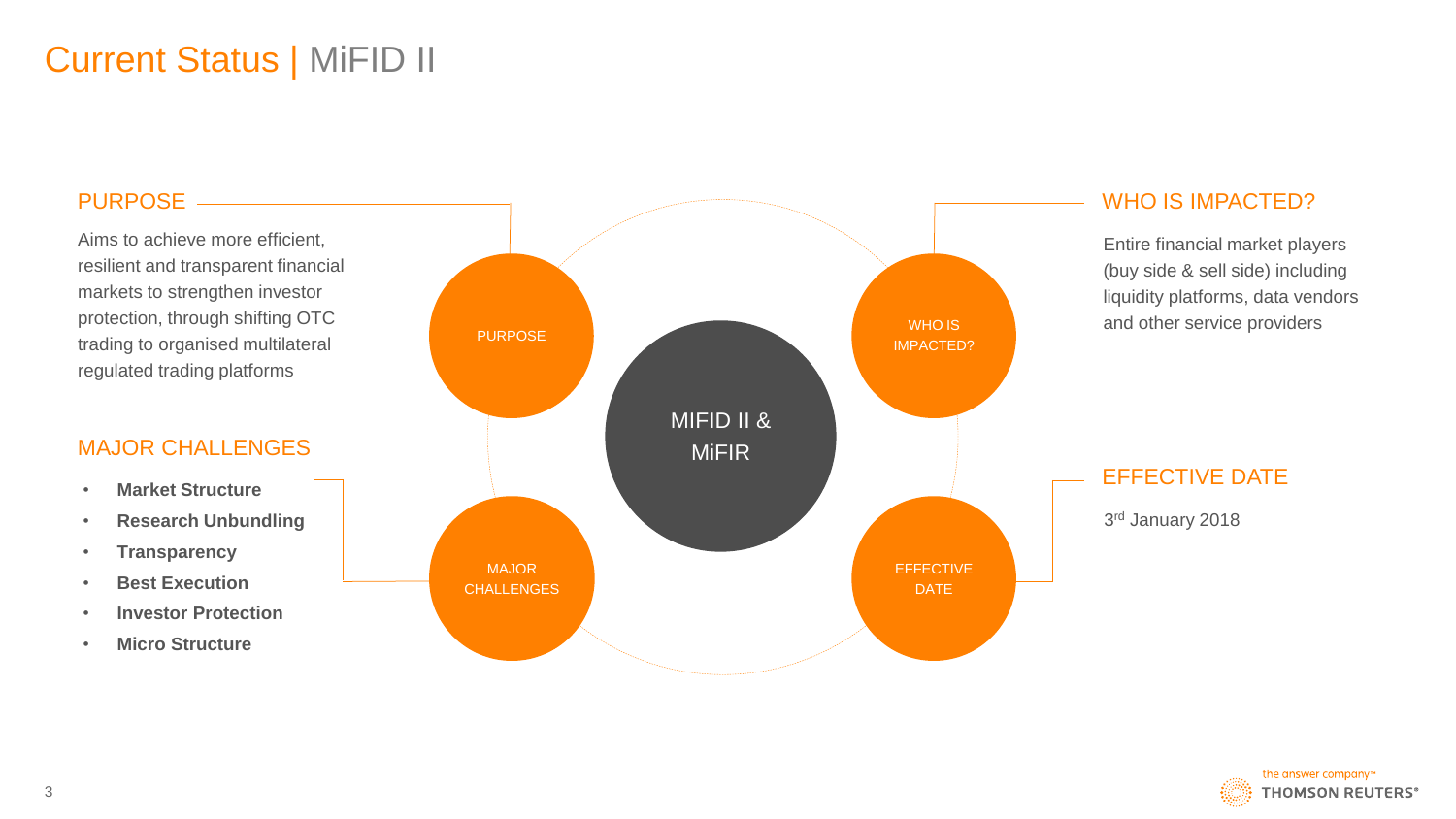# Current Status | Non-EU Companies are impacted



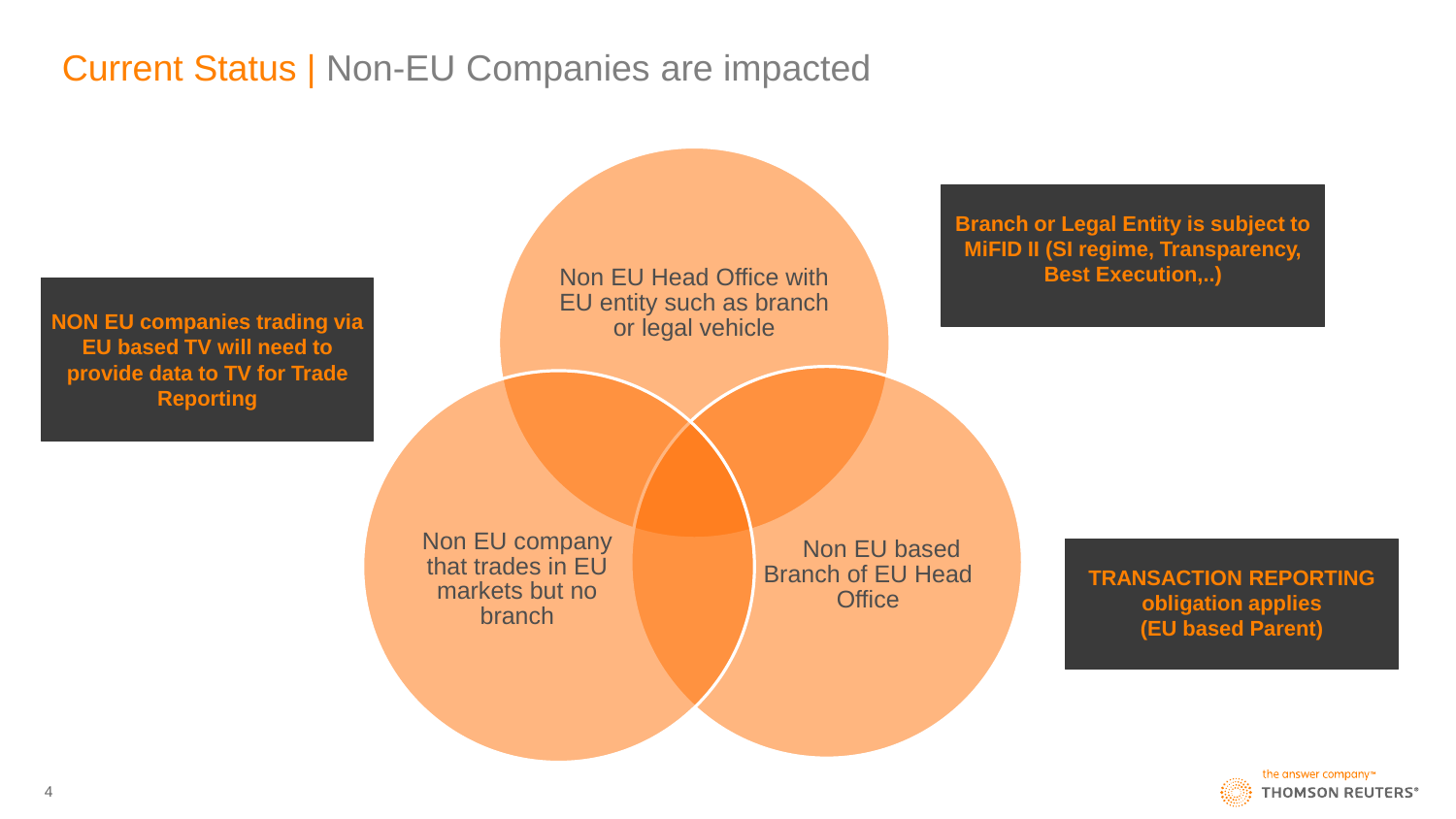# Current Status | Non-EU Firms Operating in EU under MiFID II



### **Third country firm has to register with ESMA**

Fully **harmonised regime run by ESMA for provision of services into EU** (for Eligible counterparty business only)

Registration **contingent on non-EU company being authorised and subject to home-state supervision and enforcement**, and cooperation agreement of home-state regulatory body with ESMA.

Further **equivalence decision will needed to be taken by commission** until then, no retail engagements will be allowed.

Once this process is completed, non EU entity within EU will be treated like an EU entity; hence **will fully be subject to MiFID II requirements** 

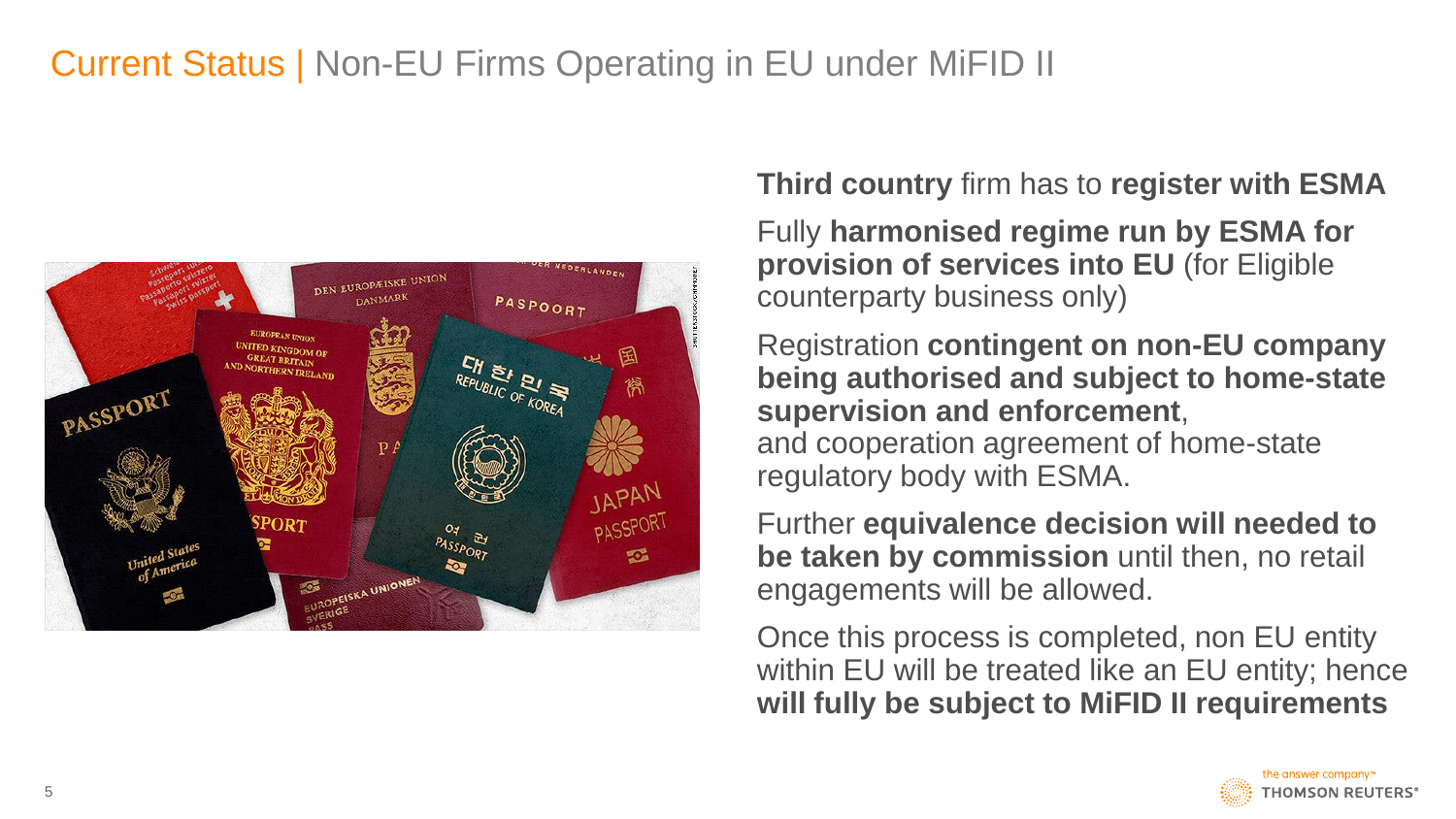## MiFID II Inventory | MiFID II is effective as of Jan 3<sup>rd</sup> 2018 – No Big Bang!



WEDNESDAY 3 JANUARY 2018 | ISSUE 3,032

**CITYAN, COM** 



#### WINNERS AND LOSERS EXPECTED FROM SWEEPING NEW CITY REGULATIONS

#### LUCYVINTE

.<br>outed as his largest to his front to:<br>month, when the 1966, the bang (and<br>month, when the 1966, the bang (and conditionals in Fire and s\$2.1bm1ET.5bmLn.study.fro .<br>Altres givet Standard & Poor's said<br>Borente " road assetsting" Annes" serous the Research Fords<br>The Forepoint decree continuous of<br>promises spot as grown that 1.7m<br>paragraphs decree for the control street prima among to be a to inventors at all and classes<br>
The large state of the state of the state of the state of the state of the state of the state of the state of<br>
The state of the state of the state of the state of the state of the state of the state of the

 $\begin{minipage}[t]{.75\textwidth} \begin{tabular}{l} \hline \textbf{3.64} & \textbf{5.64} & \textbf{6.64} & \textbf{6.64} & \textbf{6.64} & \textbf{6.64} & \textbf{6.64} & \textbf{6.64} \\ \hline \textbf{4.64} & \textbf{6.64} & \textbf{6.64} & \textbf{6.64} & \textbf{6.64} & \textbf{6.64} & \textbf{6.64} \\ \hline \textbf{5.64} & \textbf{6.64} & \textbf{6.64} & \textbf{6.6$ and put in the primary the state of the state of the state of the state of the state of the state of the state of the state of the state of the state of the state of the state of the state of the state of the state of the

move reliant on research, translate for<br>voice landers and imports from some<br>translates mail man more streamers<br>autobacking and read ling outlighter 

.Nett, happen on the resolution of<br>to hange 1984, pod 41, and 1918 rung the<br>high bifford is instandantial dollar.com<br>the print bis is the identity of bifford represident with the typical .<br>Johanna film relative alles yeth en Horrienv salek, an ruit large sell vi<br>Piera salektus an atrio (bitre constant research, accoming to loss Severy of<br>companie Kranto aeviser Dull & Mixeps<br>- But them there are the losses," to<br>added," Along : sth omaler typical firms are estimated responsible to and then some exit.

 $\begin{tabular}{l|c|c|c|c|c|c|c} \hline \multicolumn{4}{c}{\multicolumn{4}{c}{\multicolumn{4}{c}{\multicolumn{4}{c}{\multicolumn{4}{c}{\multicolumn{4}{c}{\multicolumn{4}{c}{\multicolumn{4}{c}{\multicolumn{4}{c}{\multicolumn{4}{c}{\multicolumn{4}{c}{\multicolumn{4}{c}{\multicolumn{4}{c}{\multicolumn{4}{c}{\multicolumn{4}{c}{\multicolumn{4}{c}{\multicolumn{4}{c}{\multicolumn{4}{c}{\multicolumn{4}{c}{\multicolumn{4}{c}{\multicolumn{4}{c}{\multicolumn{4$ 

compress that initials, critics<br>to change - a particle lat.com in<br>strivent reservations last some **College child** 

**LUCY WHITE** 

**HE LARGEST** 

#### Investors breathe out after Mifid II's big market shake-up passes without upset

PHILIP STAFFORD AND HANNAH MURPHY Investors and regulators breathed a sigh of relief yesterday after the launch of the biggest shake-up of European financial markets in a decade passed

without significant upset. Volumes in some markets dropped and the clearing industry was granted a lastminute reprieve from the rules, known as Mifid II. But fears that new IT systems life working on this." rate proved unfounded.

connectition and transparency.

markets, from payments for research to more protection of consumer rights. Nicholas Russell, chief financial said his firm had been working through the night and there had been no glitches internally or with clients.

"It's light relief for those of us who bound by Mifid II. have given up the past 12 months of our

**World Markets** 

sis, covers all aspects of trading on EU national regulator, in giving three of Europe's key futures exchanges a further 30 months to implement the rules. Eurex, Germany's largest futures officer of Canaccord Genuity in the UK, exchange, said the UK's exit from the EU was a "game changer" for the futures exchanges and clearing houses, given that Britain may not ultimately be

Mifid II demands far more detailed reporting of trades and there were signs would buckle and trading would evaposition of the European Seven Maijoor, who as chairman of of depressed trading. Chris Barnes, of the European Securities and Markets data provider Clarus FT, said the European Securities Steven Maijoor, who as chairman of of depressed trading. Chris Barnes, of E38bn of shares were traded on Europe's exchanges, according to Cboe Europe, little different from recent monthly average daily volumes. Lombard page 19

Mifid II risks drowning page 26

INTEREST RATES

**BUSINESS WITH PERSONALITY** DOOM-MONGERY, BE HAPPY<br>MHY YOU SHOULD IGNORE THE<br>DOOM-MONGERS IN 2018 PLA *FURNIN*  $\bullet$ **Spotify file LAST-MINUTE REPRIEVES AND WEAK TRADING MARK ARRIVAL OF LANDMARK REGULATIONS** 

hange) and In<br>se (ICE) all at

**Page 19** 



**THOMSON REUTERS®**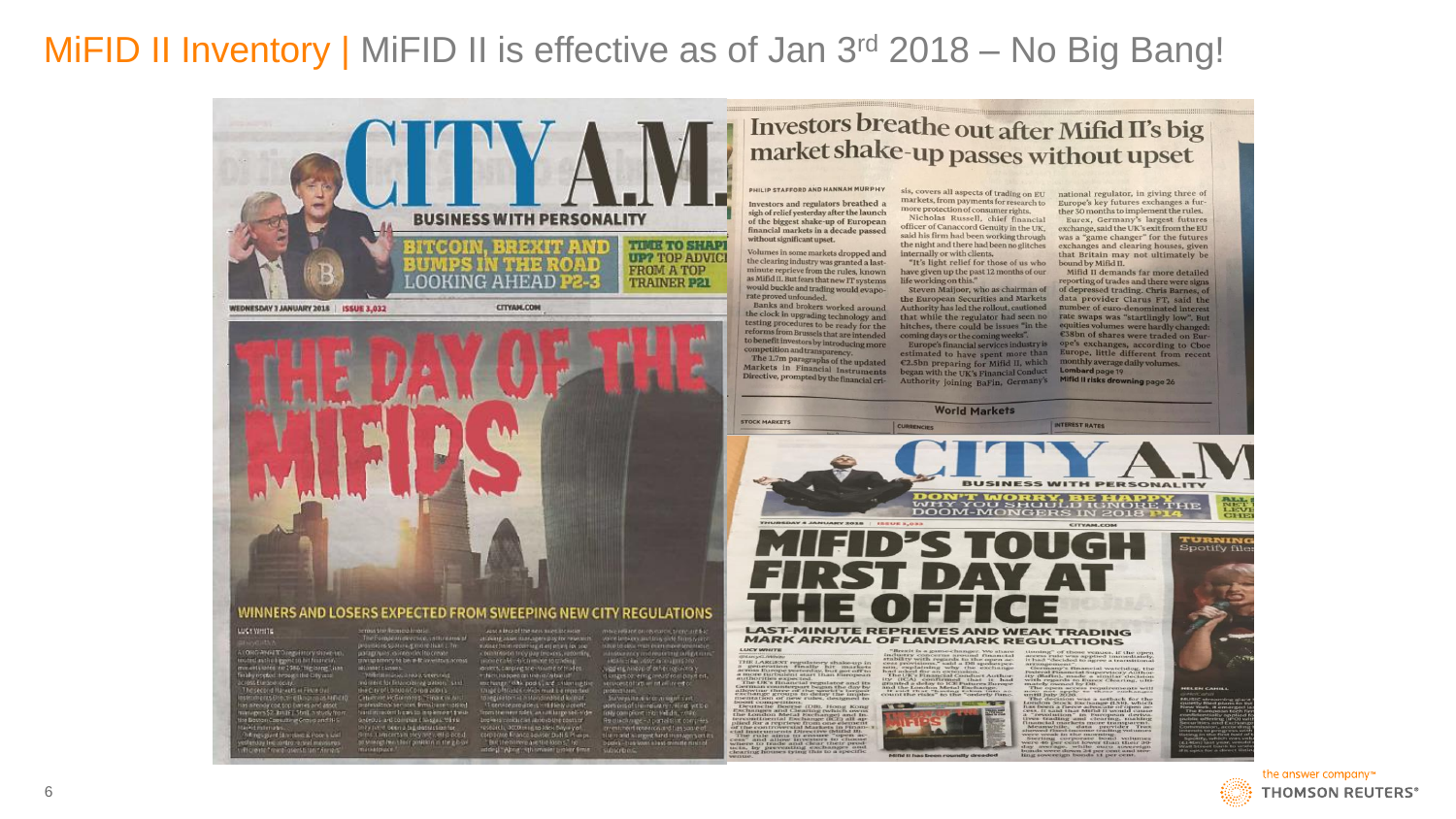# MiFID II Inventory | The Real Journey just started...



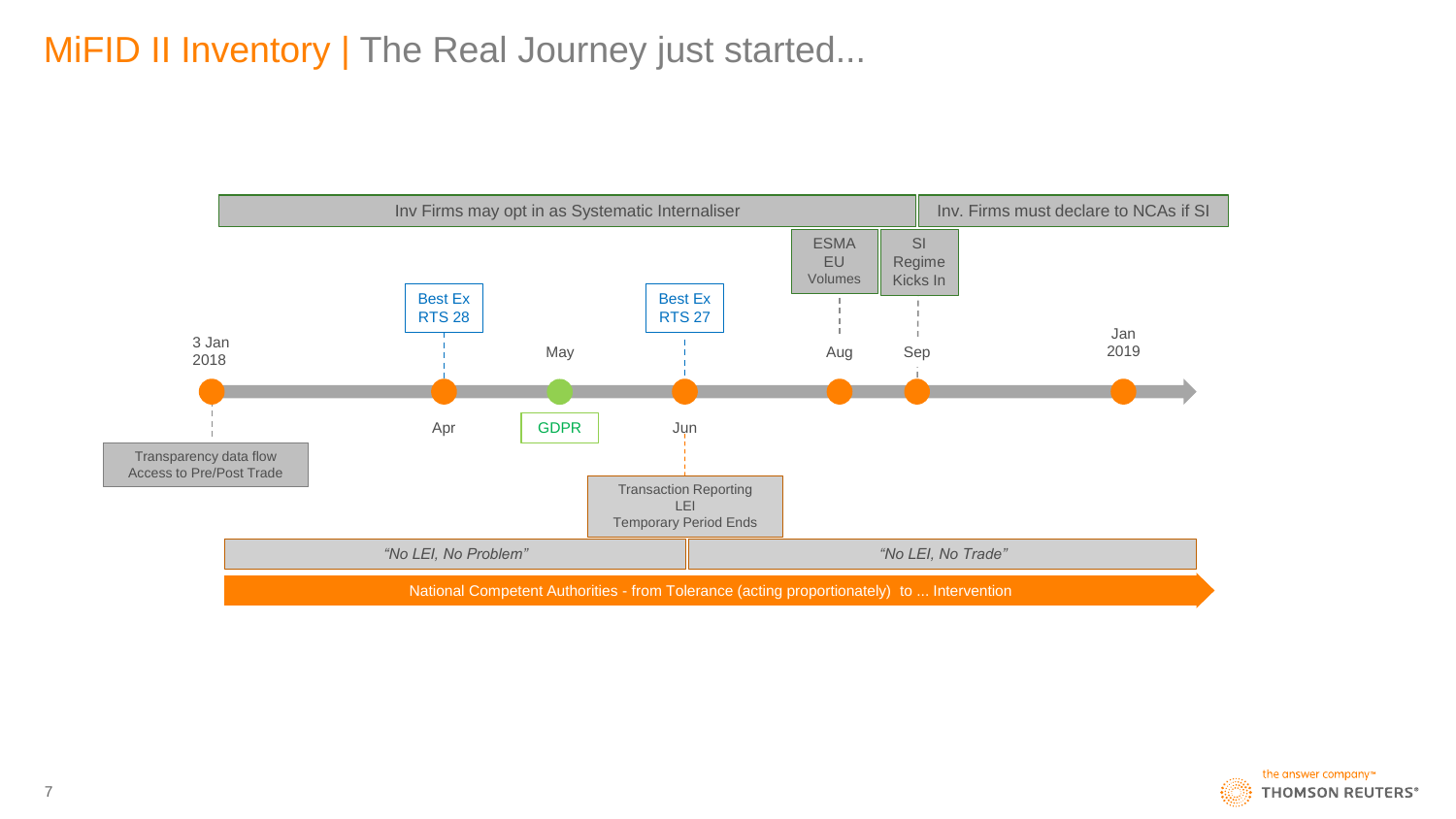## MiFID II Inventory | Directive transposition

#### EU Member States readiness (Directive Transposition)

- As of today 10 countries are missing full transposition of directive into Local Law (due July 2017);
- Source: [https://ec.europa.eu/info/publications/mifid-ii-directive-transposition-status\\_en](https://ec.europa.eu/info/publications/mifid-ii-directive-transposition-status_en) updated Feb 20th
- Infringement proceeding pending on all 19 countries who missed initial deadline (France, Belgium, Luxembourg, Sweden, ...)

| <b>MIFID II directive - transposition status</b> |                                                                                                                         |  |  |  |  |  |
|--------------------------------------------------|-------------------------------------------------------------------------------------------------------------------------|--|--|--|--|--|
| First published on<br>Author                     | 25 January 2017 (last update on: 20 February 2018)<br>Financial Stability, Financial Services and Capital Markets Union |  |  |  |  |  |
| Directive: 2014/65/EU [2                         |                                                                                                                         |  |  |  |  |  |
| Transposition deadline: 3 July 2017              |                                                                                                                         |  |  |  |  |  |
| Full transposition status: 18 Member States      |                                                                                                                         |  |  |  |  |  |
|                                                  | 64%                                                                                                                     |  |  |  |  |  |
|                                                  |                                                                                                                         |  |  |  |  |  |
| No transposition measures communicated:          |                                                                                                                         |  |  |  |  |  |
| • Bulgaria                                       |                                                                                                                         |  |  |  |  |  |
| • Croatia                                        |                                                                                                                         |  |  |  |  |  |
| • Romania                                        |                                                                                                                         |  |  |  |  |  |
| • Slovenia                                       |                                                                                                                         |  |  |  |  |  |
| Partial transposition measures communicated:     |                                                                                                                         |  |  |  |  |  |
| - Lithuania                                      |                                                                                                                         |  |  |  |  |  |
| • Luxembourg                                     |                                                                                                                         |  |  |  |  |  |
| • Portugal                                       |                                                                                                                         |  |  |  |  |  |

- Poland
- Spain
- Sweden

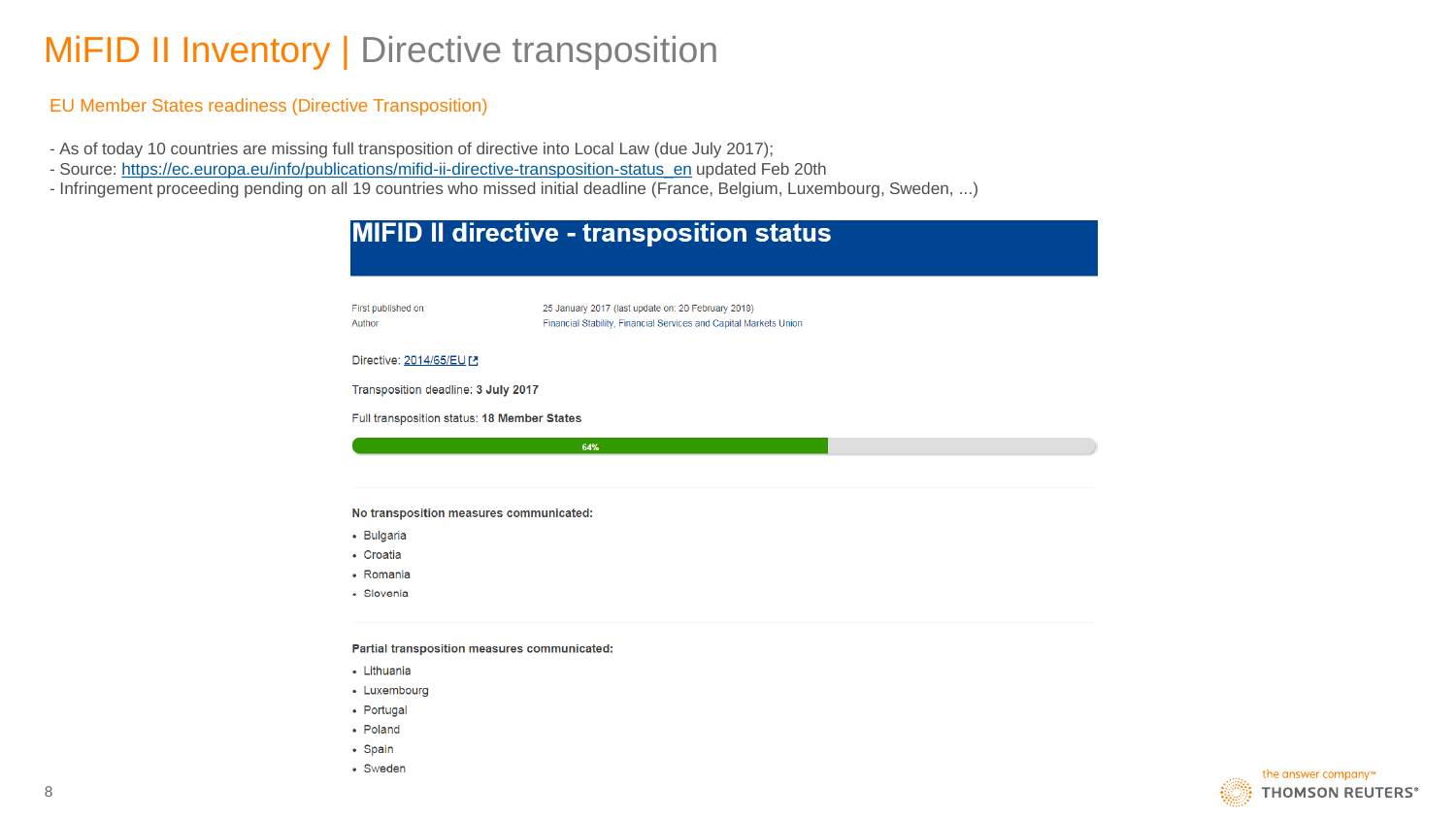## First Customers Feedback

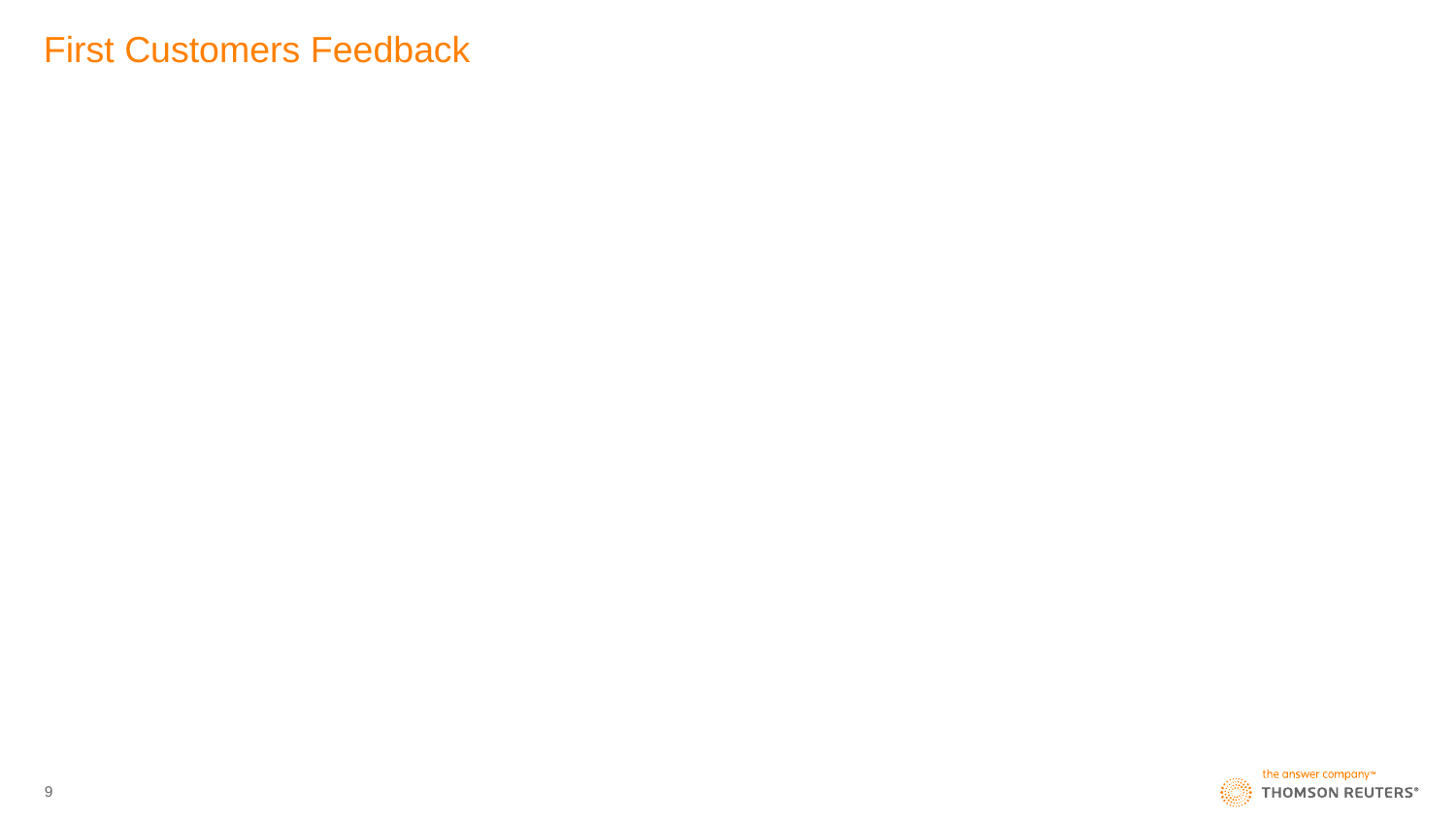# CONTEXT: CHANGING MARKET STRUCTURE FOR TRADING Current Hot Topics | Pre & Post Trade Transparency

Changing market structure for trading will present challenges for market participants, but also opportunities for new trading strategies



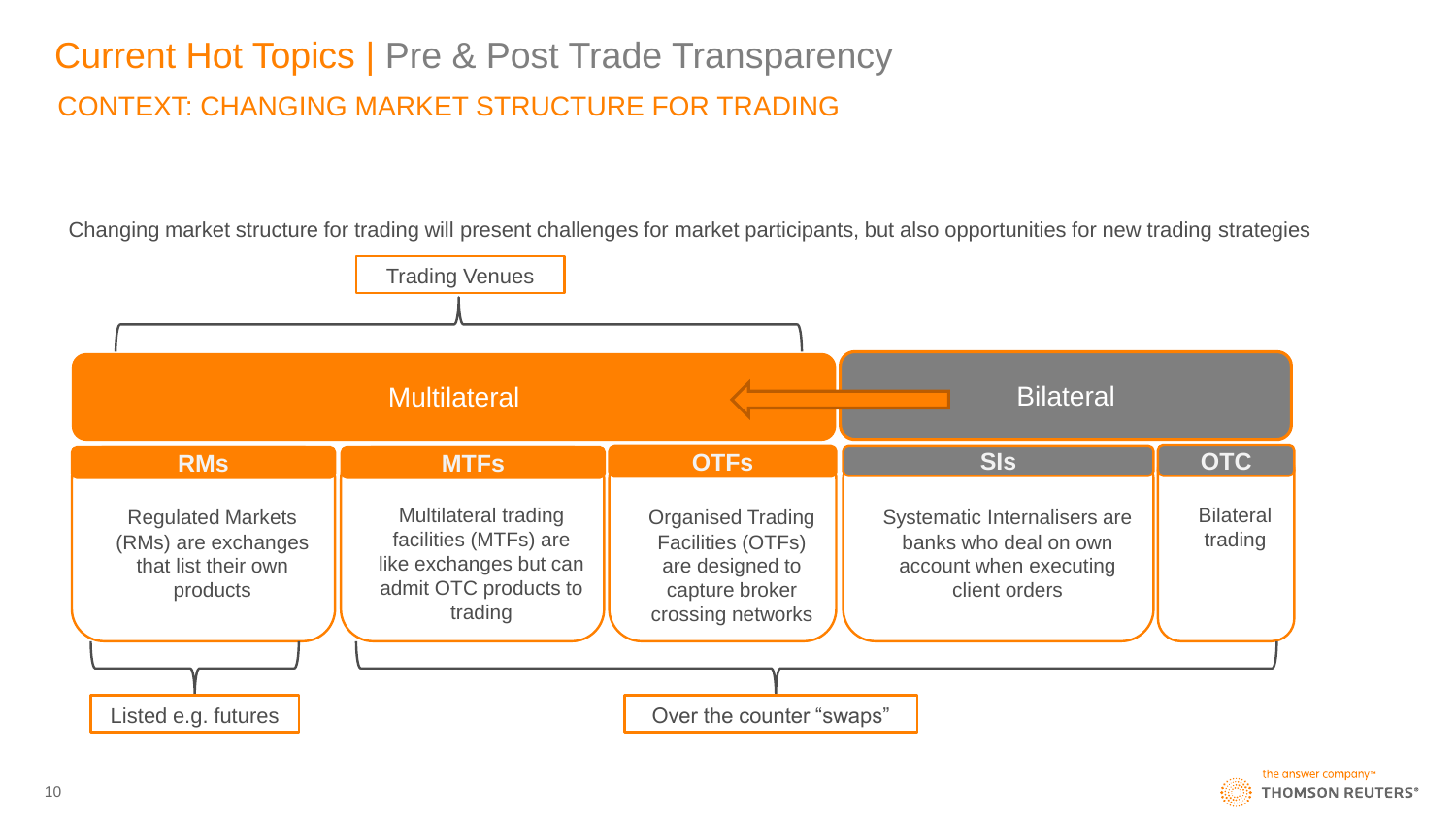# Current Hot Topics | Pre & Post Trade Transparency

### APPROVED PUBLICATION ARRANGEMENT (APA)

## **What is it?**

- APAs are designed to provide services to an investment firm in order for it to meet its MiFID II reporting obligations under Articles 20 and 21.
- As a key pillar in the move towards greater transparency, the directive requires that firms publish all trade reports in near real-time.

## **Why is it important?**

- That APA output, or "exhaust", contains previously undisclosed pre- and post-trade data from brokerages, closed trading platforms and dark pools.
- Thomson Reuters: 19 APA's have or plan to go live in 2018.

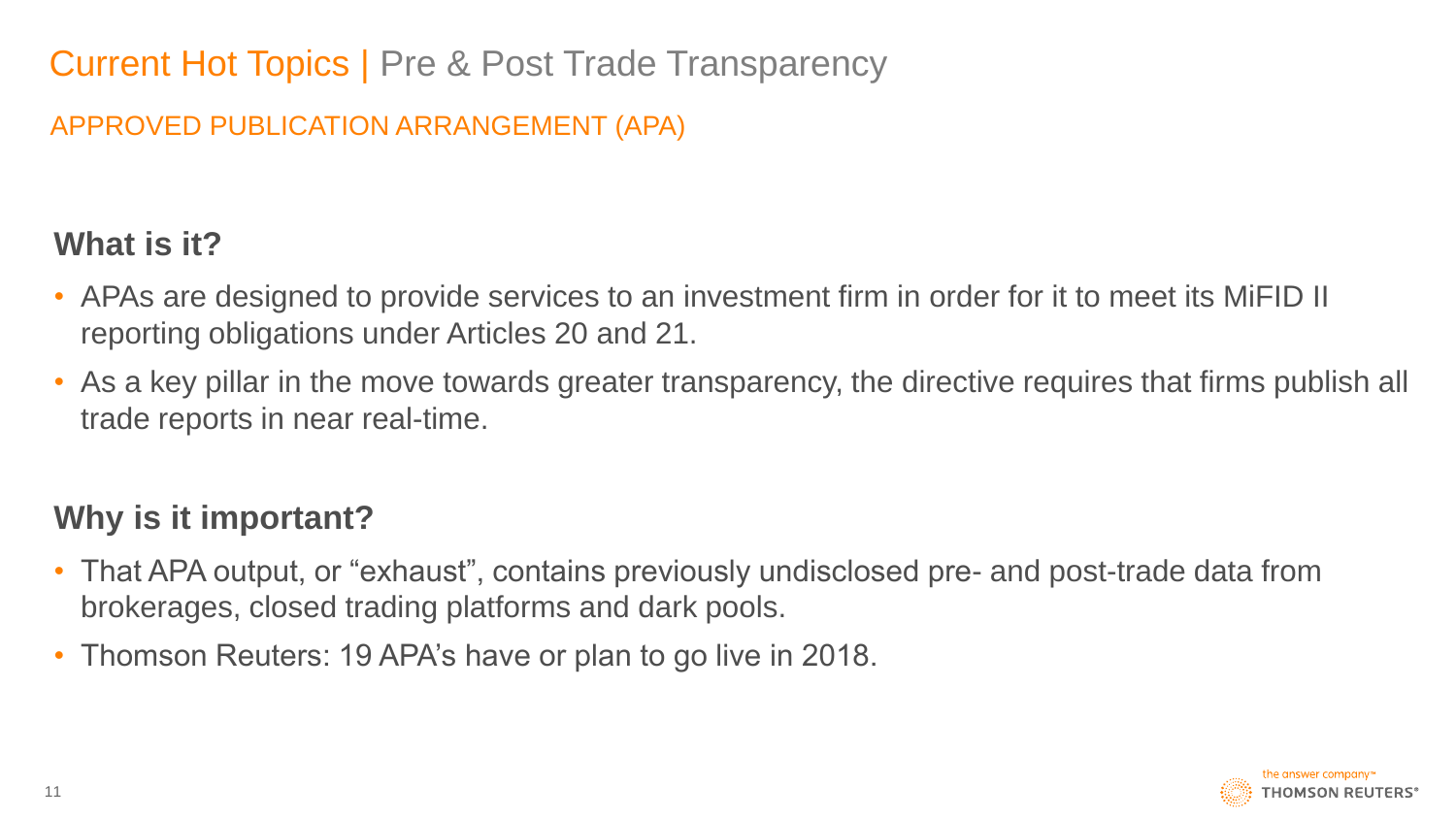# Current Hot Topics | Pre & Post Trade Transparency

### WHAT CONTENT IS PUBLISHED TO AN APA?

- the **identifier** of the financial instrument;
- the **price** at which the transaction was concluded;
- the **volume** of the transaction;
- the **time** of the transaction;
- the **time** the transaction was reported;
- the **price notation** of the transaction;
- the **code** for the trading venue the transaction was executed on, or where the transaction was executed via a [systematic internaliser](https://www.emissions-euets.com/systematic-internaliser) the code 'SI' or otherwise the code '[OTC](https://www.emissions-euets.com/internal-electricity-market-glossary/462-over-the-counter-or-otc-)';
- if applicable, an **indicator** that the transaction was subject to specific conditions.
- The APA must ensure that the information, which has to be made public, is sent through all distribution channels at the same time, including when the information is made public as close to real time as technically possible or 15 minutes after the first publication.
- Market Data Vendors will enhance this APA derived data with standard value-add (OHLC, etc) as well as some of it's own MiFID Reference Data.

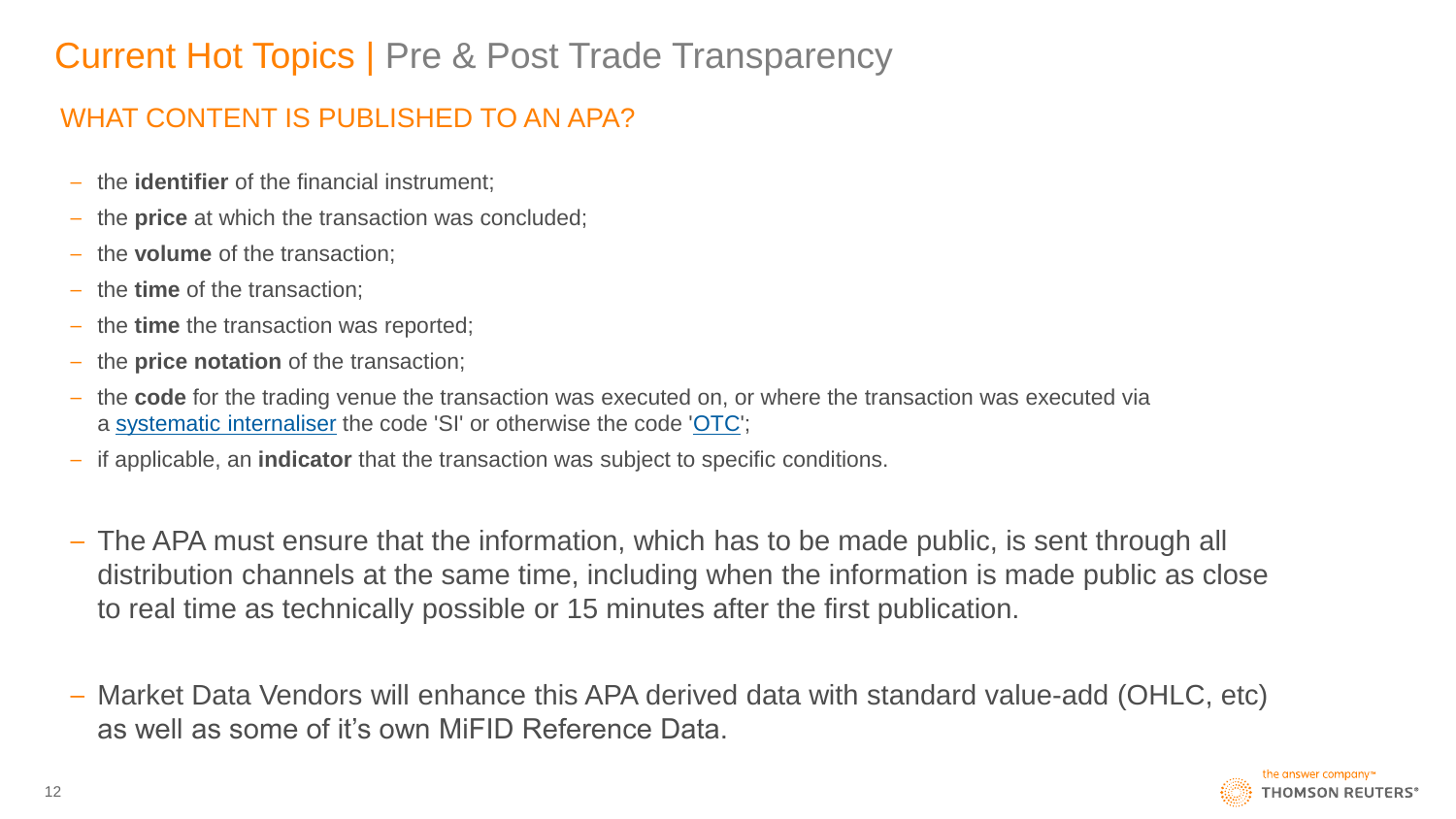## Current Hot Topics | Pre & Post Trade Transparency

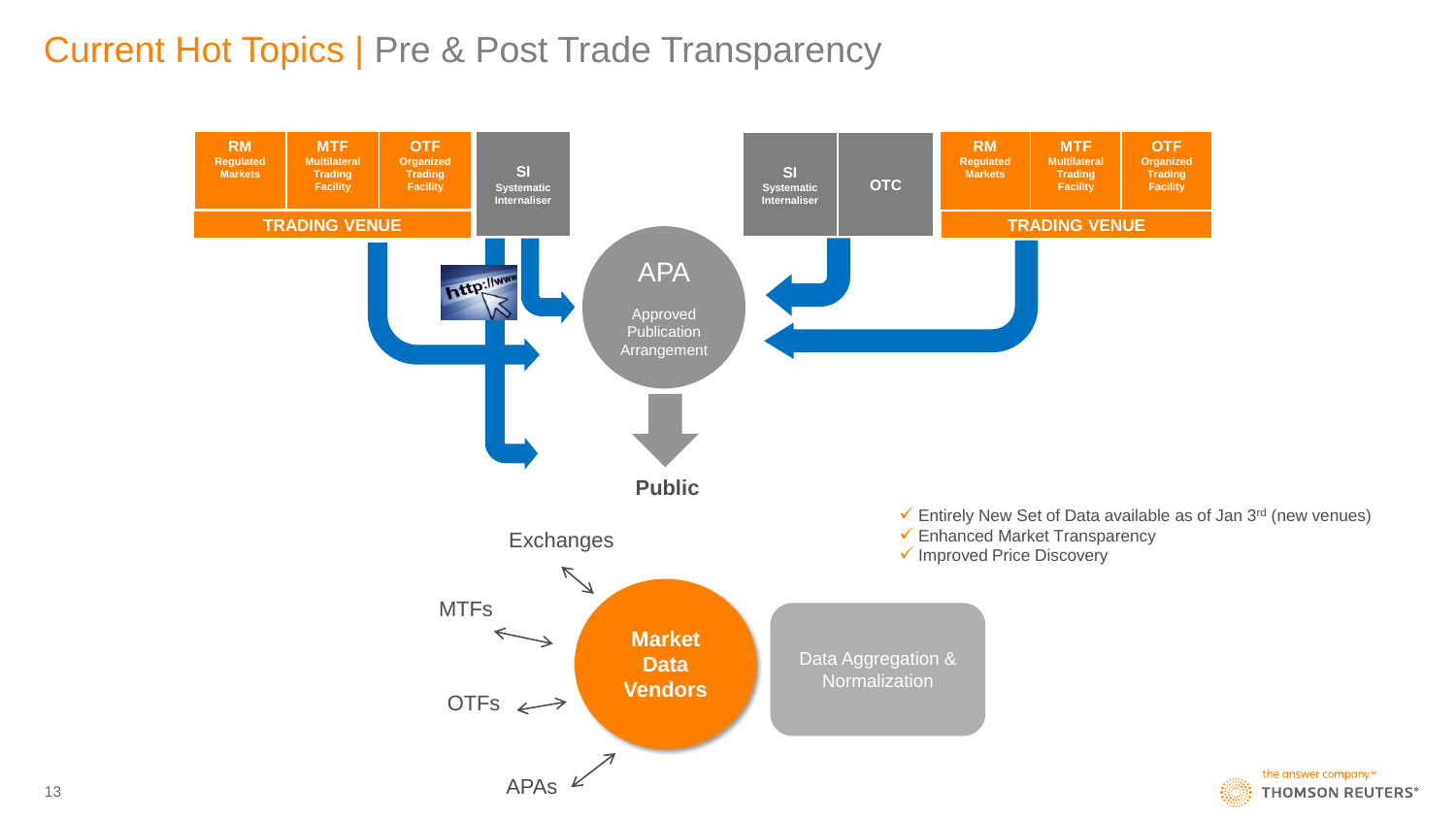# Current Hot Topics | MiFID II Transparency NEW VENUES AGGREGATION

#### THOMSON REUTERS MIFID II READINESS **NEW VENUES: TIMELINE**

The information provided in this document is intended for informational purposes only, is not definitive, and is subject to change without notice.

| 2017                                                                                                | <b>JAN-18</b>                                                                                                                                                                                                                                                      | <b>FEB-18</b>                                     | <b>MAR-18</b>                                         | Q2 2018                                                                                                                                                                                                                                                                                                                                                              | <b>TBD</b>                                                                                                                                                                                                                                                                                                              |
|-----------------------------------------------------------------------------------------------------|--------------------------------------------------------------------------------------------------------------------------------------------------------------------------------------------------------------------------------------------------------------------|---------------------------------------------------|-------------------------------------------------------|----------------------------------------------------------------------------------------------------------------------------------------------------------------------------------------------------------------------------------------------------------------------------------------------------------------------------------------------------------------------|-------------------------------------------------------------------------------------------------------------------------------------------------------------------------------------------------------------------------------------------------------------------------------------------------------------------------|
| TRADEcho APA<br>-Equity data<br>Cboe Europe APA<br>- Post trade data<br>NASDAQ APA<br>- Equity data | Tradeweb APA & MTF (Jan 3)<br>- Tradeweb MTF/OTF<br>- Thomson Reuters Matching MTF<br>- Fxall MTF<br>- Tradeweb APA<br>Trax APA (Jan 3)<br>- MarketAxess MTF<br>- TRAX APA<br>MTS Bondvision* (Jan 10)<br>Oslo APA (Jan 3)<br>Vienna APA (Jan 10)<br>- Equity data | Cboe Europe APA<br>- Pre-Trade SI quotes (Feb 19) | Athens SE APA (Mar 26)<br>Deutsche Boerse APA (Mar 5) | Bloomberg APA $\diamond$<br>BME APA (30-Apr)<br>Euronext APA (30-Apr)<br>NASDAQ APA<br>-non equity data (16-Apr)<br>TP ICAP MTF/OTF (9-May)<br>- ISwap MTF<br>- ICAP Global Derivatives MTF<br>$-ICAPMTF$<br>- ICAP Securities OTF<br>- ICAP Energy OTF<br>- Tullett Prebon Europe OTF<br>- Tullett Prebon (Institutional<br>Services) OTF<br>- PVM oil Futures OTF, | Budapest APA $\diamond$<br>Currenex MTF $\Diamond$ $\Box$<br>- Currenex MTF<br>- FX Connect MTF<br>Bloomberg MTF $\diamond$<br>BGC Partners MTF/OTF $\diamond$<br>- BGC MTF/OTF<br>- GFI MTF/OTF<br>- Aurel OTF<br>- Sunrise OTF<br>Integral MTF $\Diamond$ $\Box$<br>NEX APA D<br>- EBS MTF<br>- Brokertec MTF and APA |
|                                                                                                     |                                                                                                                                                                                                                                                                    |                                                   |                                                       | - Tullett Prebon Europe MTF<br>- Tullett Prebon Europe OTF<br>- Tullett Prebon Securities OTF                                                                                                                                                                                                                                                                        | TRADEcho APA $\diamond$<br>- non-equity data<br>Zagreb SE APA $\Diamond$ 0                                                                                                                                                                                                                                              |
|                                                                                                     |                                                                                                                                                                                                                                                                    |                                                   | Venues availability tends to be delayed               |                                                                                                                                                                                                                                                                                                                                                                      | - Tullett Prebon Securities MTF<br>Vienna APA (30-And)                                                                                                                                                                                                                                                                  |

-non equity data



As of February 20th 2018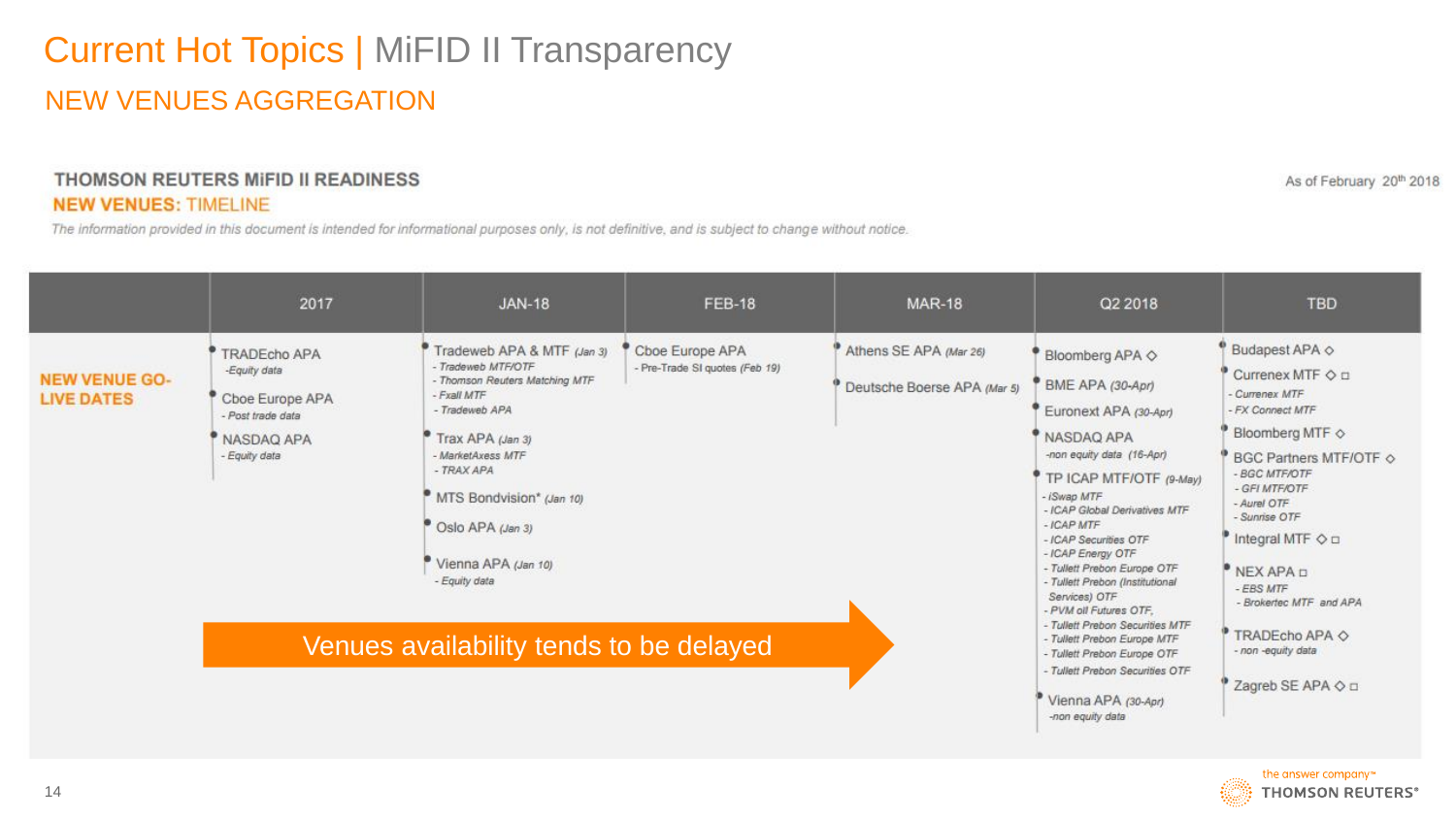# Current Hot Topics | Pre & Post Trade Transparency FRTB SYNERGY WITH MiFID II

- FRTB compliance will have certain synergies with the upcoming European Union legislation, the Markets in Financial Instruments Directive II (MiFID II). This regulation comes into effect in January 2018, prior to FRTB.
- MiFID II mandates that trading platforms as well as buy-side and sell-side firms have obligations to publish trade details. The obligations cover cash and derivatives across all asset classes, subject to an exception for spot FX markets. It is this extensive source of information that could be used as a source of "real" price data under FRTB.

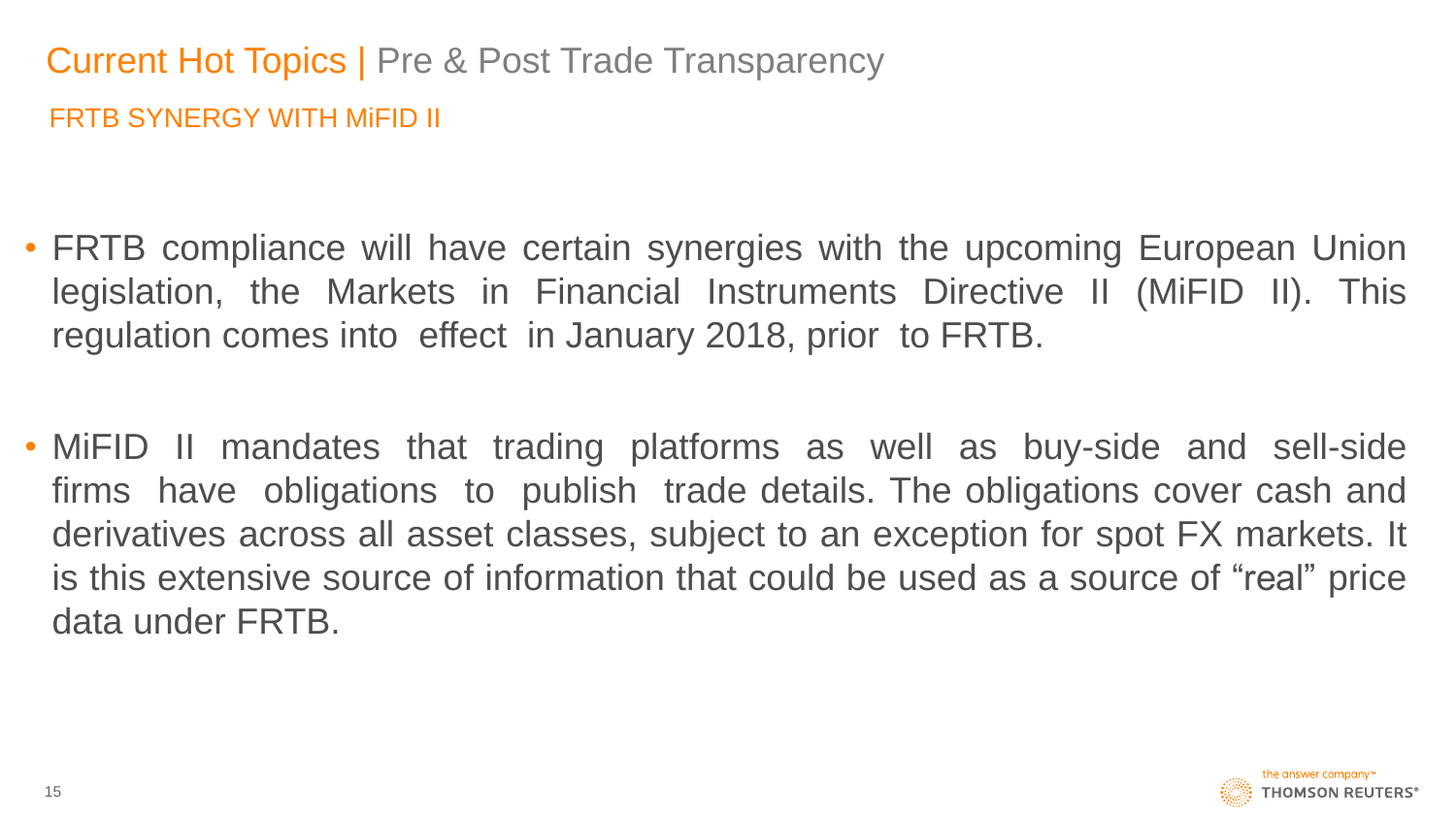# Current Hot Topics | Transaction Reporting NO LEI, NO TRADE

On 20th December ESMA issued statement providing market with Temporary Period of 6 months.

Temporary Period will end in June 2018

Source : ESMA Website

### **ESMA ISSUES STATEMENT ON LELIMPLEMENTATION UNDER MIFID II**

20 December 2017

MIFID - SECONDARY MARKETS

The European Securities and Markets Authority (ESMA) has issued today a statement to support the smooth implementation of Legal Entity Identifiers (LEI) requirements under the Markets in Financial Instruments Regulation (MiFIR).

MiFIR obliges EU investment firms to identify their clients that are legal persons with LEIs for the purpose of MIFID II transaction reporting. Trading venues equally are obliged to identify each issuer of a financial instrument traded on their systems with an LEI code when making daily data submission to the Financial Instruments Reference data System (FIRDS).

In the last weeks, ESMA and national competent authorities (NCAs) learnt that not all investment firms will succeed in obtaining LEI codes from all their clients ahead of the entry-into-force of MiFIR on 3 January 2018. The same may be the case for trading venues' non-EU issuers whose financial instruments are traded on European trading venues.

In that context, and to support the smooth introduction of the LEI requirements, ESMA will allow for a temporary period of six months that:

- investment firms may provide a service triggering the obligation to submit a transaction report to the client, from which it did not previously obtain an LEI code, under the condition that before providing such service the investment firm obtains the necessary documentation from this client to apply for an LEI code on his behalf; and
- trading venues report their own LEI codes instead of LEI codes of non-EU issuers currently not having their own LEI codes.

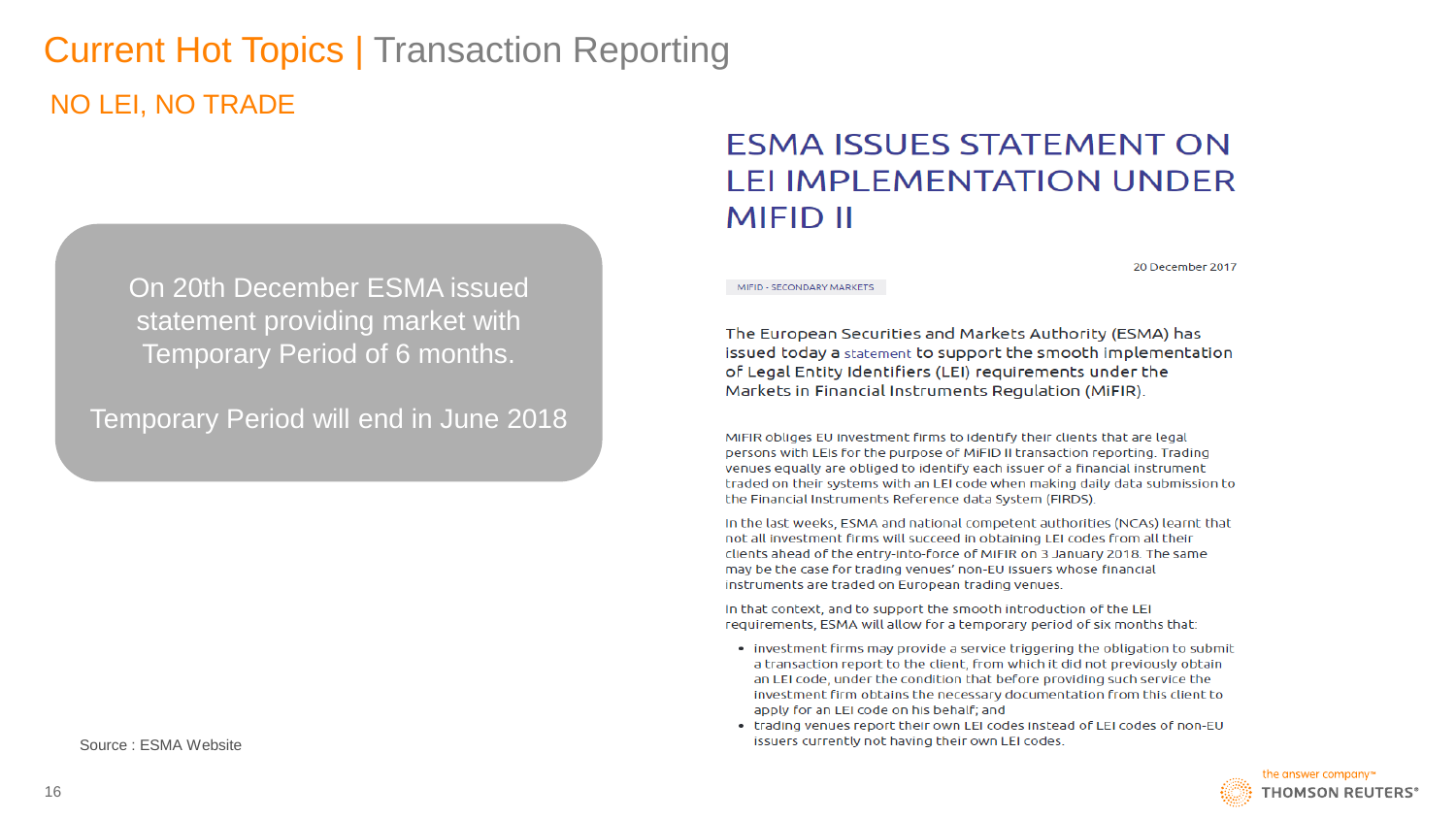## Current Hot Topics | Systematic Internaliser Regime

**SI** : an investment firm which, on an organized, frequent, systematic and substantial basis, deals on own account by executing client orders outside an RM, MTF or OTF without operating a multilateral system.

**Firms executing client orders on own account (principal) will need to register as an SI if they breach quantitative threshold**. Analysis done on quarterly basis, based on last 6 months activity. Thresholds are set on the definition if "Frequent, systematic and substantial basis".

FREQUENT & SYSTEMATIC: number of transactions a firm undertakes in an instrument/class. SUBSTANTIAL: volume (notional or turnover) that the firm undertakes and will consider

- a) Size of Trading in that instrument as a proportion of the firm's total trading activity
- b) Size of trading in that instrument as a proportion of **total EU trading** in that instrument

Registering as SI will require the firm to comply with MiFID transparency and organization requirements.



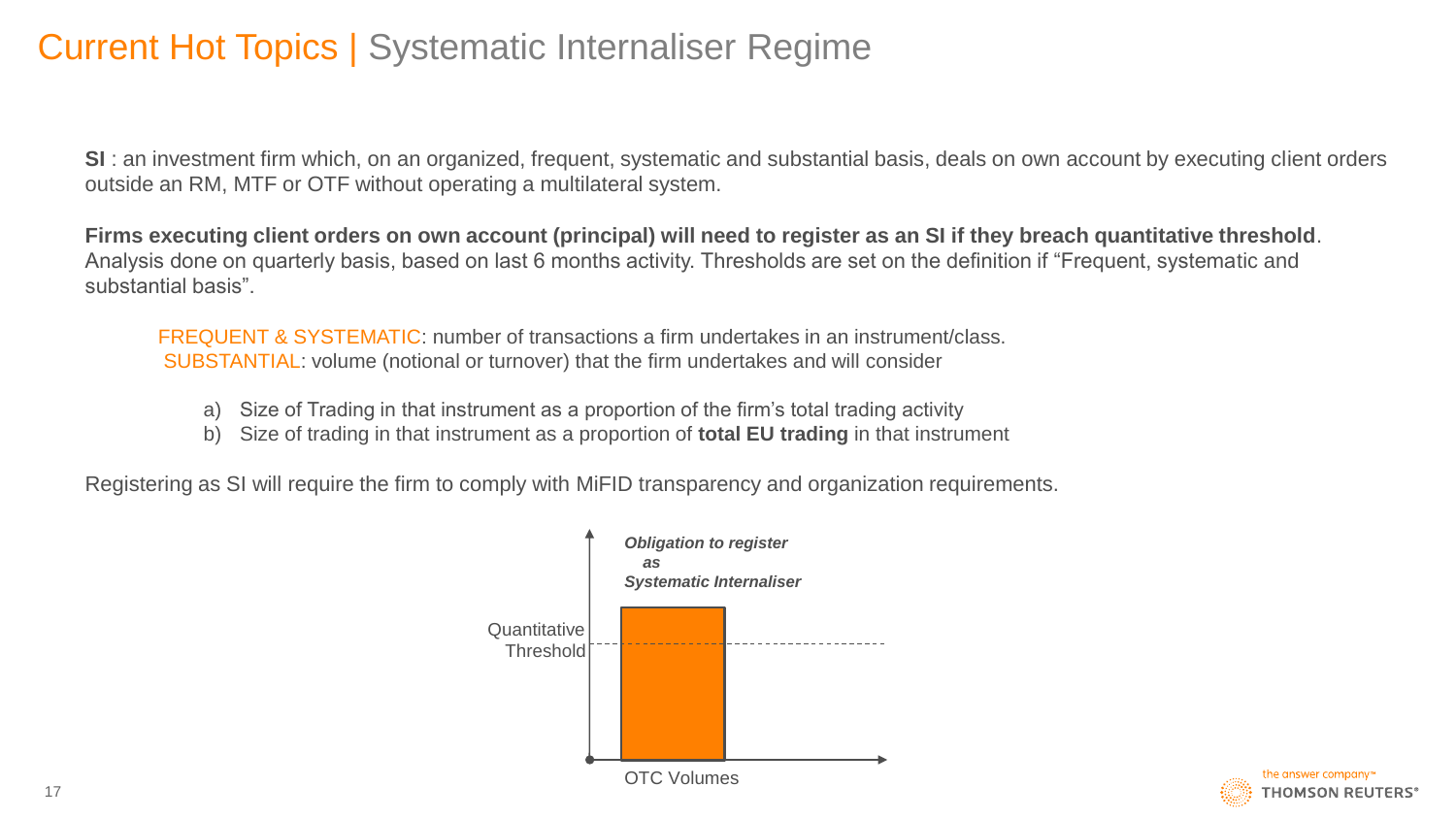# Current Hot Topics | SI calculation: determination service overview

### **Systematic Internaliser definition**

|         | Equity & non-equity instruments      |                                         | At least daily                                    | At least once per week |            |                 |  |
|---------|--------------------------------------|-----------------------------------------|---------------------------------------------------|------------------------|------------|-----------------|--|
|         |                                      | <b>Description</b>                      | <b>Equities &amp;</b><br>equity like <sup>1</sup> | <b>Bonds</b>           | <b>SFP</b> | <b>Derivs</b>   |  |
|         | <b>Frequent &amp;</b><br>systematic  | <b>EU OTC market share</b><br>$(\#)^2$  | $\pm$                                             | $\pm$                  | $\pm$      | $\pm$           |  |
|         |                                      |                                         | 0.4%                                              | $2 - 3%$               | $3 - 5%$   | $2 - 3%$        |  |
| Ł<br>ïi | <b>Substantial</b><br>1<br><b>OR</b> | Percentage (of vol.)<br>internalised    | 15%                                               | 25%                    | 30%        | 25%             |  |
|         | <b>Substantial</b><br>$\overline{2}$ | <b>EU OTC market</b><br>share $(vol.)3$ | 0.4%                                              | $0.5\% - 1.5\%$        | 1.5%-3%    | $0.5\% - 1.5\%$ |  |

#### **Requirements**

- Investment firms are required to determine whether they meet the requirements of trading on an (i) frequent and systematic and (ii) substantial basis
- Determination based on activity exceeding certain thresholds
- Assessment performed quarterly (Jan, Apr, Jul, Oct) based on previous 6 months data

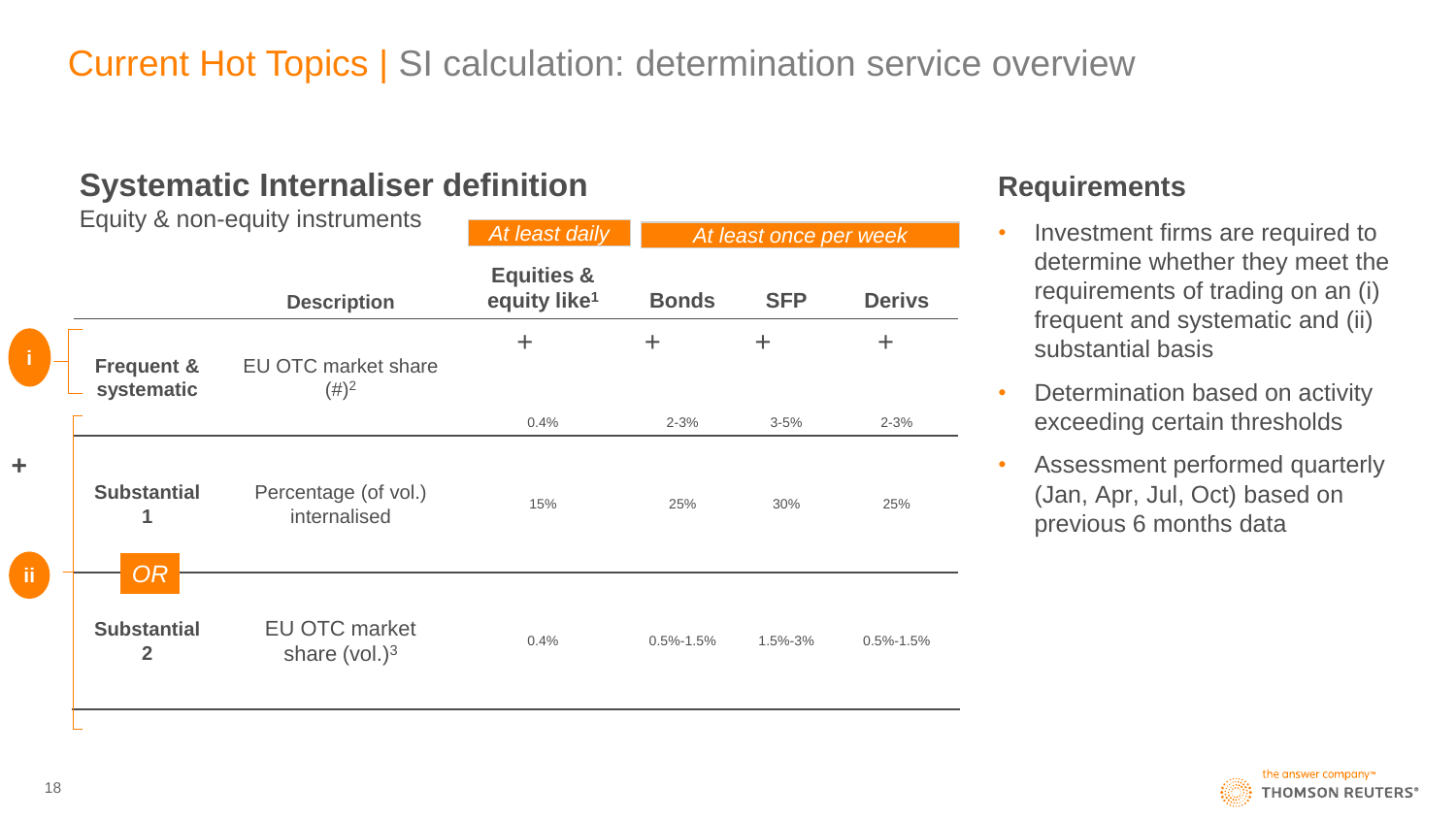# Current Hot Topics | Systematic Internaliser Regime

SI regime kicks in September 2018

ESMA to: -publish EU Volumes on quarterly data - First release Aug 18 - First Calc Sep 18

Majority of investment firms willing to avoid SI regime. Some will opt in before deadline to take competitive advantage

Market Data Vendors to provide: -Dashboards to monitor SI Thresholds (VA8) - Daily EU volumes proxy data

#### Systematic Internaliser Regime

As of Today we have 46 Investment Firms listed in ESMA register



the answer company™ **THOMSON REUTERS®** 

Source : ESMA register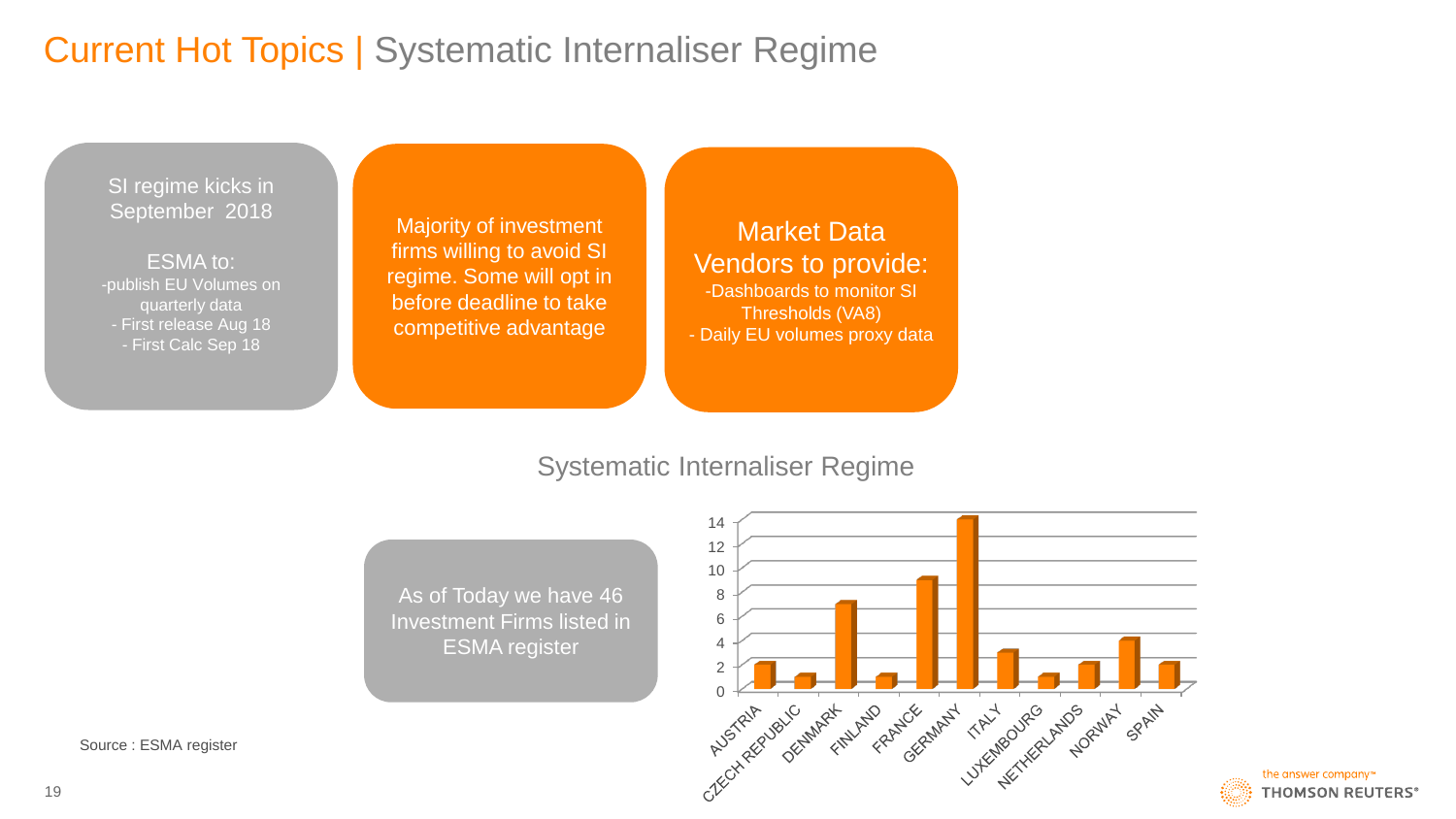#### **Best Execution: MiFID I to MiFID II**

The overarching MiFID II best execution obligation requires firms to take all **sufficient** steps to obtain the best possible result, taking into account a range of execution factors, when executing client orders or placing orders with (or transmitting orders to) other entities to execute. This changed from MiFID I where client were only obliged to provide **reasonable** steps.

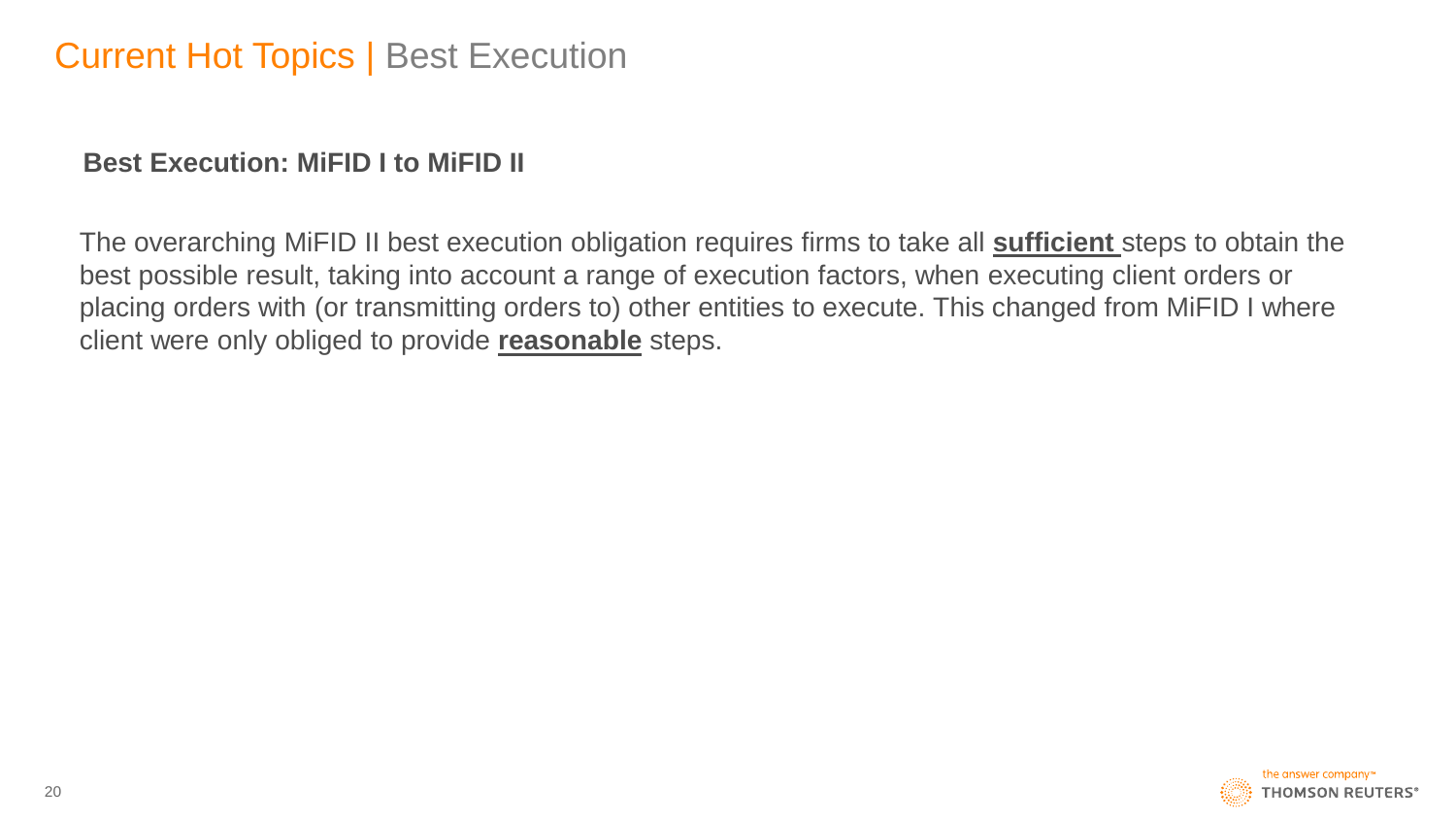# Current Hot Topics | Best Execution CHALLENGES & SOLUTIONS

#### CHALLENGE THOMSON REUTERS SOLUTION

| <b>Best</b><br><b>Execution</b><br><b>Reporting</b>  | <b>Best Ex Reporting requires Execution</b><br>Venues (RM's, MTF's, Market Makers, OTF's,<br>SI's) to publish execution reports and the<br>Buyside to publish investment reports that<br>detail where a firm trades                                                 | <b>Buy Side</b>                                                                                                                                                                                   | <b>Sell Side</b>                                                                                          | <b>Execution</b><br><b>Venue</b>          |  |
|------------------------------------------------------|---------------------------------------------------------------------------------------------------------------------------------------------------------------------------------------------------------------------------------------------------------------------|---------------------------------------------------------------------------------------------------------------------------------------------------------------------------------------------------|-----------------------------------------------------------------------------------------------------------|-------------------------------------------|--|
|                                                      |                                                                                                                                                                                                                                                                     | <b>RTS 28:</b><br><b>Investment</b><br><b>Firms</b>                                                                                                                                               | <b>RTS 27: Execution</b><br><b>Venues</b><br><b>RTS 28:</b><br><b>Investment Firms</b>                    | <b>RTS 27:</b><br><b>Execution Venues</b> |  |
| <b>Best</b><br><b>Execution</b><br><b>Monitoring</b> | MiFID II has increased the scrutiny on<br>execution quality with an amplified focus on<br>non-equity instruments. Firms are looking to<br>use traditional Equity based tools such as<br>TCA to examine trader and execution<br>performance in a cross asset context | <b>Vendor Solution: Best Execution Monitoring</b><br><b>- Benchmarks</b><br><b>- Cross-Asset</b><br><b>Example 2 Regulatory imperative</b><br><b>Evaluated Pricing</b><br><b>- Broker Neutral</b> |                                                                                                           |                                           |  |
| <b>Best</b><br><b>Execution</b><br><b>Controls</b>   | Firms need to monitor execution policy and<br>address any possible breaches that may<br>occur during electronic or voice trading<br><b>platforms</b>                                                                                                                | • Policy effectiveness<br>• Policy review<br>• Calibration                                                                                                                                        | <b>Vendor Solution: Best Execution Controls</b><br><b>Alerts</b><br>• Case Management<br><b>Archiving</b> |                                           |  |